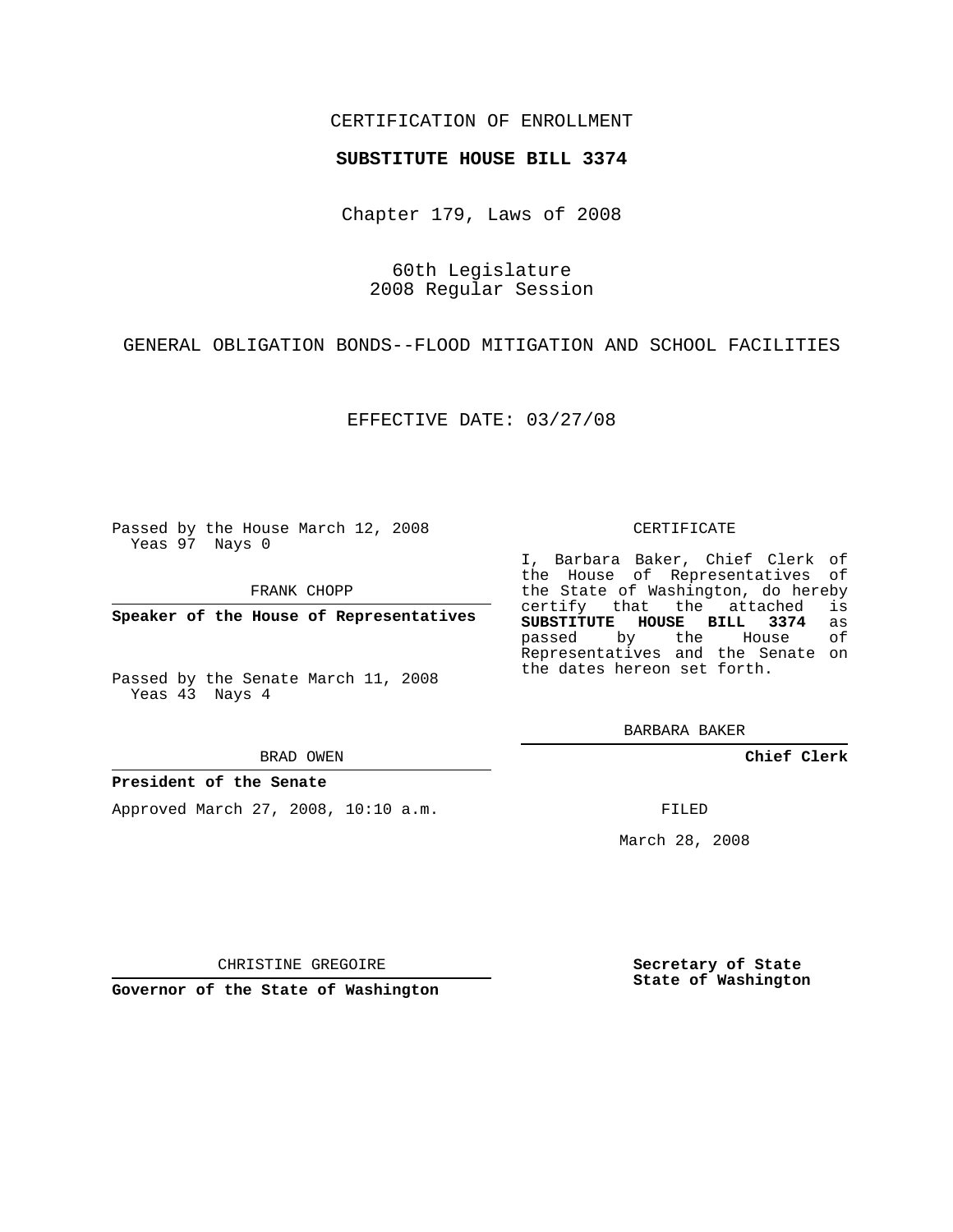# **SUBSTITUTE HOUSE BILL 3374** \_\_\_\_\_\_\_\_\_\_\_\_\_\_\_\_\_\_\_\_\_\_\_\_\_\_\_\_\_\_\_\_\_\_\_\_\_\_\_\_\_\_\_\_\_

\_\_\_\_\_\_\_\_\_\_\_\_\_\_\_\_\_\_\_\_\_\_\_\_\_\_\_\_\_\_\_\_\_\_\_\_\_\_\_\_\_\_\_\_\_

AS AMENDED BY THE SENATE

Passed Legislature - 2008 Regular Session

**State of Washington 60th Legislature 2008 Regular Session**

**By** House Capital Budget (originally sponsored by Representatives Fromhold, McDonald, VanDeWege, Alexander, and DeBolt)

READ FIRST TIME 02/22/08.

 AN ACT Relating to state general obligation bonds for flood hazard mitigation projects and school facilities; amending RCW 39.42.060 and 28A.245.030; adding a new chapter to Title 43 RCW; adding a new chapter to Title 28A RCW; creating a new section; and declaring an emergency.

BE IT ENACTED BY THE LEGISLATURE OF THE STATE OF WASHINGTON:

# **PART 1**

 NEW SECTION. **Sec. 101.** For the purpose of providing state funds for federally matched flood hazard mitigation and other projects throughout the Chehalis river basin, the state finance committee is authorized to issue general obligation bonds of the state of Washington in the sum of fifty million dollars, or as much thereof as may be required, to finance the projects and all costs incidental thereto. Bonds authorized in this section may be sold at such price as the state finance committee shall determine. No bonds authorized in this section may be offered for sale without prior legislative appropriation of the net proceeds of the sale of the bonds.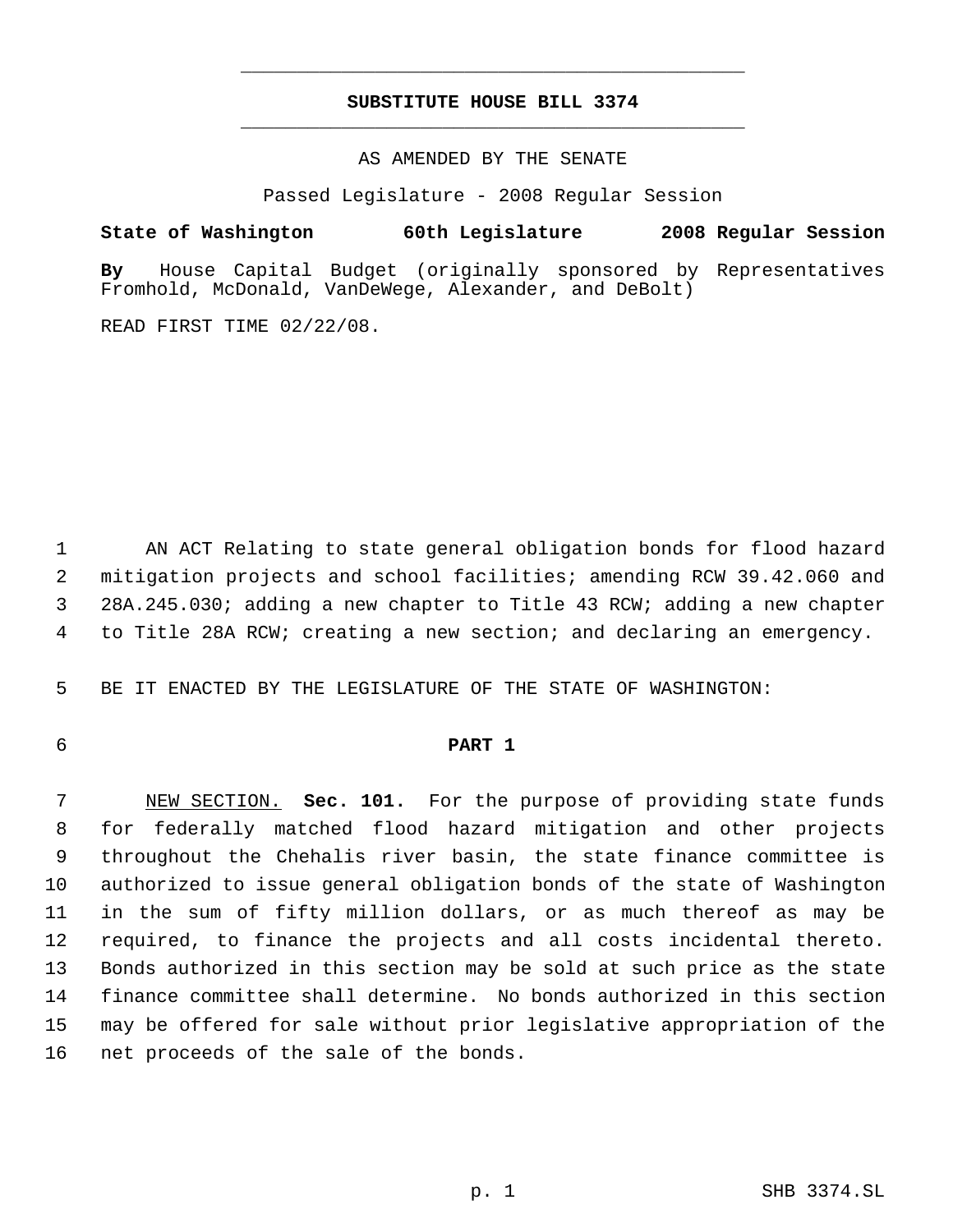NEW SECTION. **Sec. 102.** The proceeds from the sale of the bonds authorized in section 101 of this act shall be deposited in the state building construction account created by RCW 43.83.020. If the state finance committee deems it necessary to issue taxable bonds in order to comply with federal internal revenue service rules and regulations pertaining to the use of nontaxable bond proceeds, the proceeds of such taxable bonds shall be transferred to the state taxable building construction account in lieu of any deposits otherwise provided by this section. The state treasurer shall submit written notice to the director of financial management if it is determined that any such transfer to the state taxable building construction account is necessary. Moneys in the account may be spent only after appropriation. These proceeds shall be used exclusively for the purposes specified in section 101 of this act and for the payment of expenses incurred in the issuance and sale of the bonds. These proceeds shall be administered by the office of financial management subject to legislative appropriation.

 NEW SECTION. **Sec. 103.** (1) The debt-limit general fund bond retirement account shall be used for the payment of the principal of and interest on the bonds authorized in section 101 of this act.

 (2) The state finance committee shall, on or before June 30th of each year, certify to the state treasurer the amount needed in the ensuing twelve months to meet the bond retirement and interest requirements. On each date on which any interest or principal and interest payment is due the state treasurer shall withdraw from any general state revenues received in the state treasury and deposit in the debt-limit general fund bond retirement account an amount equal to the amount certified by the state finance committee to be due on the payment date.

 NEW SECTION. **Sec. 104.** (1) Bonds issued under section 101 of this act shall state that they are a general obligation of the state of Washington, shall pledge the full faith and credit of the state to the payment of the principal thereof and the interest thereon, and shall contain an unconditional promise to pay the principal and interest as the same shall become due.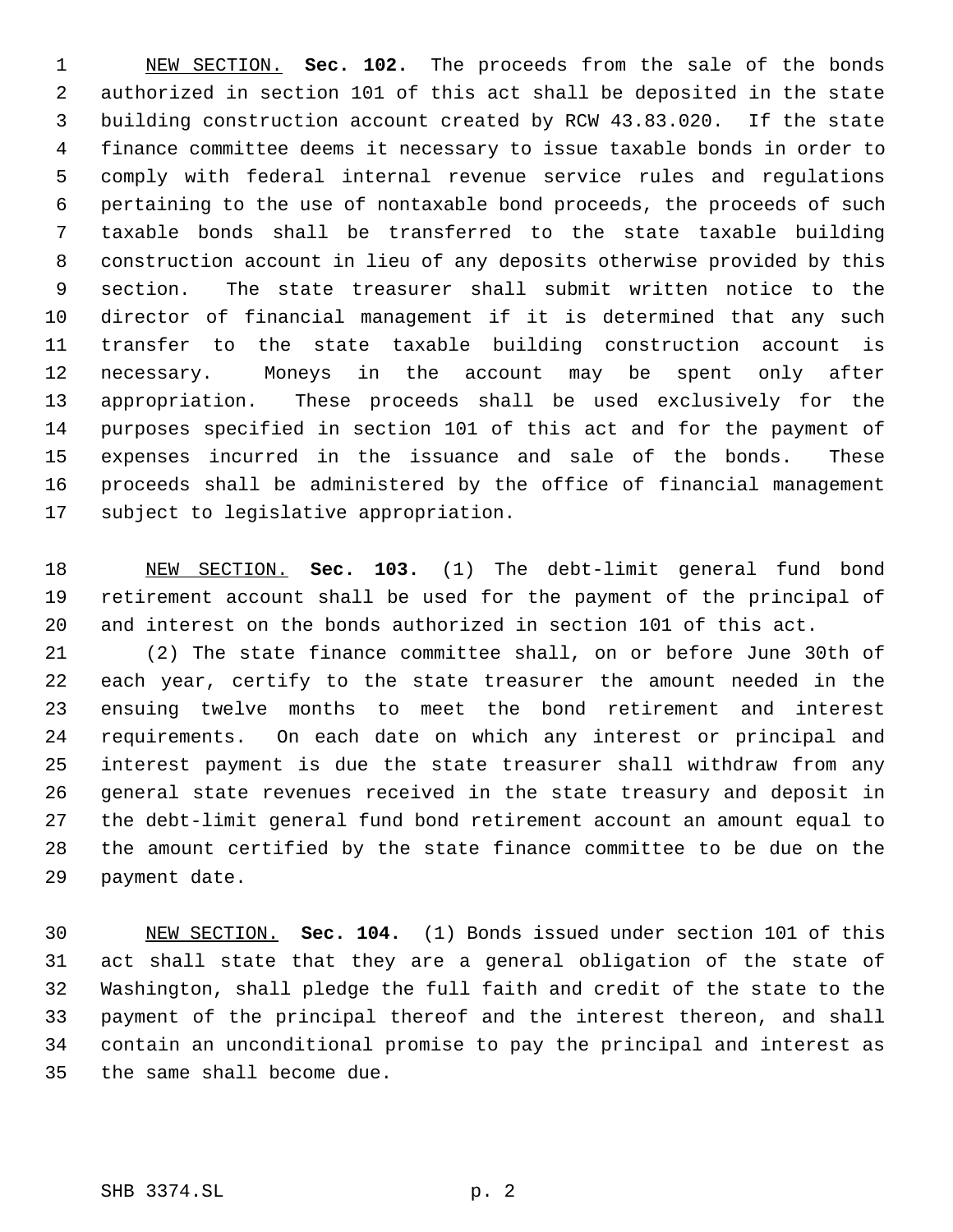(2) The owner and holder of each of the bonds or the trustee for the owner and holder of any of the bonds may by mandamus or other appropriate proceeding require the transfer and payment of funds as directed in this section.

 NEW SECTION. **Sec. 105.** The legislature may provide additional means for raising moneys for the payment of the principal of and interest on the bonds authorized in section 101 of this act, and section 103 of this act shall not be deemed to provide an exclusive method for the payment.

 NEW SECTION. **Sec. 106.** The bonds authorized in section 101 of this act shall be a legal investment for all state funds or funds under state control and for all funds of any other public body.

## **PART 2**

 NEW SECTION. **Sec. 201.** The legislature finds that the state's public schools and skill centers are a vital component of the future economic prosperity of our state and provide students with access to high-quality academic and technical skills instruction. Skill centers challenge, motivate, and provide opportunities for students to achieve in basic skills, critical thinking, leadership, and work skills through hands-on education, applied academics, and technology training using a cost-effective delivery model. The legislature further finds that barriers to access exist for students in rural and high-density areas, but the development of satellite and branch campus programs will provide the needed access. The legislature further finds that existing and proposed new skill centers will require facilities and equipment that simulate business and industry. Therefore, it is the intent of the legislature to provide a new source of funding for the critical capital needs of the state's skill centers to enhance access to career and technical education opportunities and to improve the condition of existing facilities. Enhanced capital funding will provide skill centers the ability to fulfill their critical role in maintaining and stimulating the state's economy and expanding quality academic and career and technical education opportunities to more students, especially students who lack access to these programs to date.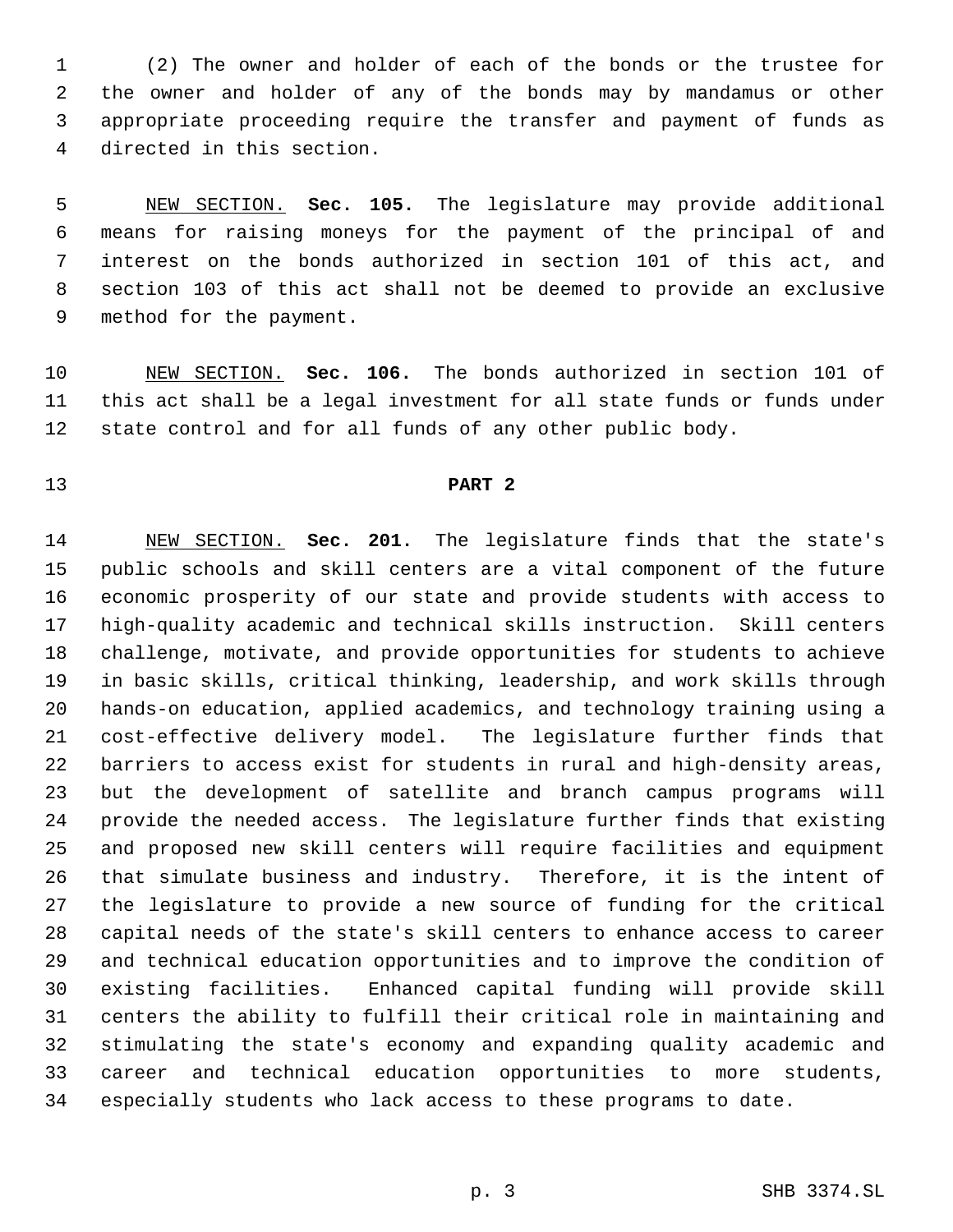In the interest of funding equity and ensuring a commitment to the new development, major renovation, or expansion of skill centers, all school district partners must contribute to the acquisition or major capital costs of skill center projects supported by this act to the greatest extent feasible.

 NEW SECTION. **Sec. 202.** For the purpose of providing school construction assistance grants and needed capital improvements consisting of the predesign, design, acquisition, construction, modification, renovation, expansion, equipping, and other improvements of skill centers facilities, including capital improvements to support satellite or branch campus programs for underserved rural areas or high-density areas, the state finance committee is authorized to issue general obligation bonds of the state of Washington in the sum of one hundred million dollars, or as much thereof as may be required, to finance all or a part of these projects and all costs incidental thereto. Bonds authorized in this section may be sold at such price as the state finance committee shall determine. No bonds authorized in this section may be offered for sale without prior legislative appropriation of the net proceeds of the sale of the bonds. If the state finance committee deems it necessary to issue taxable bonds in order to comply with federal internal revenue service rules and regulations pertaining to the use of nontaxable bond proceeds, the proceeds of such taxable bonds shall be transferred to the state taxable building construction account in lieu of any deposits otherwise provided by this section. The state treasurer shall submit written notice to the director of financial management if it is determined that any such transfer to the state taxable building construction account is necessary.

 NEW SECTION. **Sec. 203.** This chapter is not intended to limit the legislature's ability to appropriate bond proceeds if the full amount authorized in this chapter has not been appropriated after one biennia, and the authorization to issue bonds contained in this chapter does not expire until the full authorization has been appropriated and issued.

NEW SECTION. **Sec. 204.** (1) The proceeds from the sale of the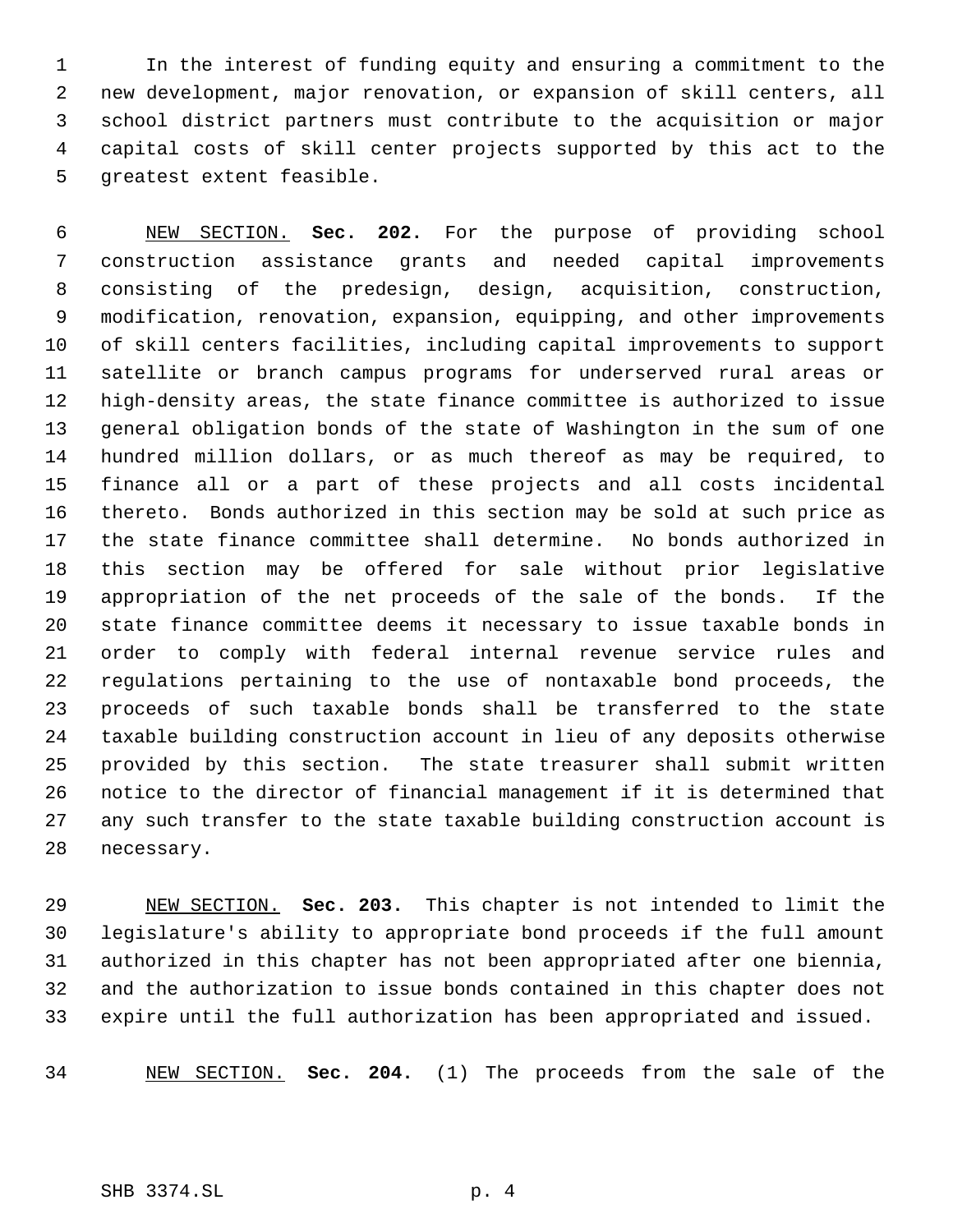bonds authorized in section 202 of this act shall be deposited in the school construction and skill centers building account created in section 210 of this act.

 (2) The proceeds shall be used exclusively for the purposes stated in section 202 of this act and for the payment of the expenses incurred in connection with the sale and issuance of the bonds.

 NEW SECTION. **Sec. 205.** (1) The nondebt-limit reimbursable bond retirement account must be used for the payment of the principal and interest on the bonds authorized in section 202 of this act.

 (2)(a) The state finance committee must, on or before June 30th of each year, certify to the state treasurer the amount needed in the ensuing twelve months to meet the bond retirement and interest requirements on the bonds authorized in section 202 of this act.

 (b) On or before the date on which any interest or principal and interest is due, the state treasurer shall transfer from that portion of the common school construction fund derived from the interest on the permanent common school fund into the nondebt-limit reimbursable bond retirement account the amount computed in (a) of this subsection for bonds issued for the purposes of section 202 of this act. Any deficiency in such transfer shall be made up as soon as moneys are available for transfer and shall constitute a continuing obligation of that portion of the common school construction fund derived from the interest on the permanent common school fund until all deficiencies are fully paid.

 NEW SECTION. **Sec. 206.** (1) Bonds issued under section 202 of this act shall state that they are a general obligation of the state of Washington, shall pledge the full faith and credit of the state to the payment of the principal thereof and the interest thereon, and shall contain an unconditional promise to pay the principal and interest as the same shall become due.

 (2) The owner and holder of each of the bonds or the trustee for the owner and holder of any of the bonds may by mandamus or other appropriate proceeding require the transfer and payment of funds as directed in this section.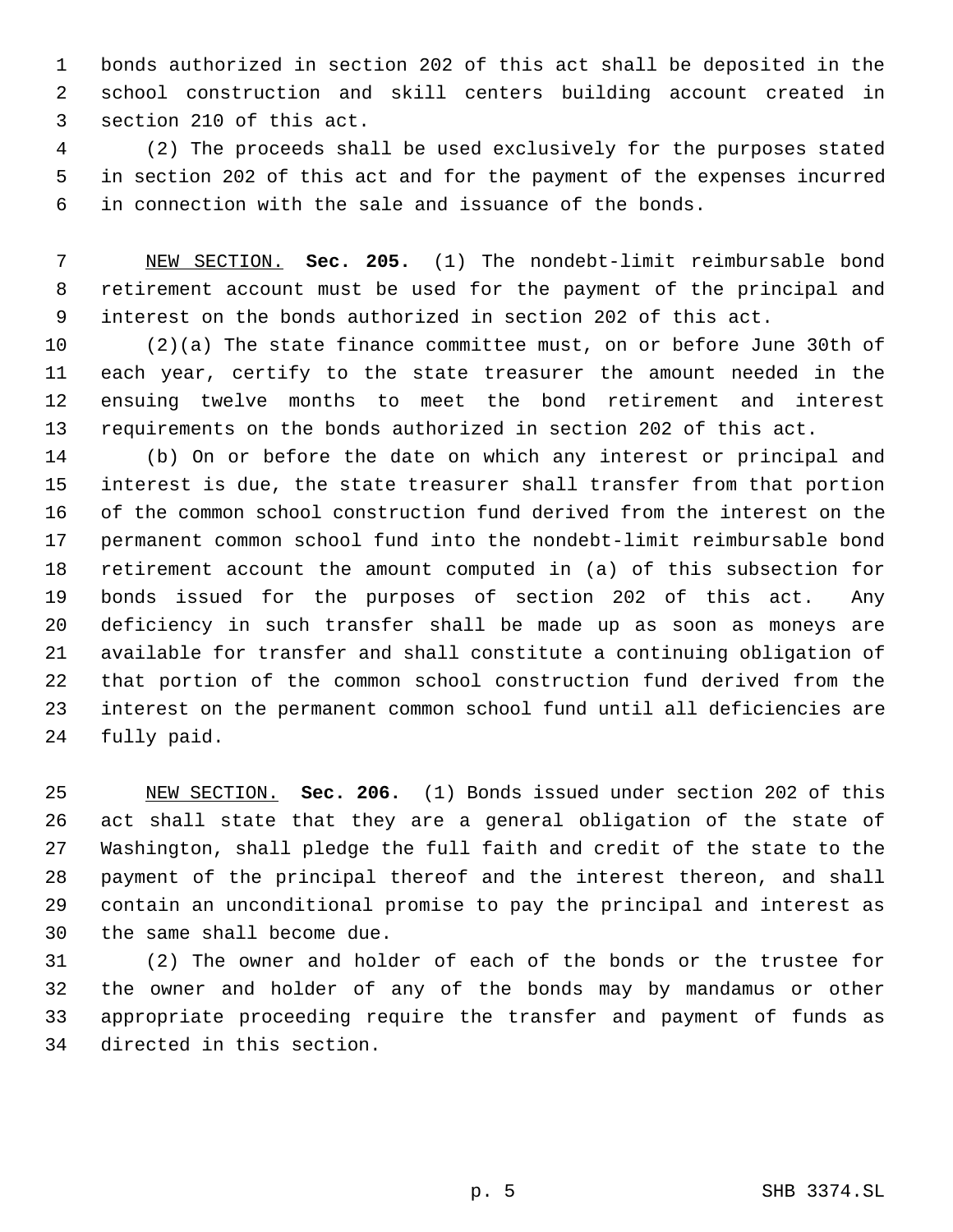NEW SECTION. **Sec. 207.** The bonds authorized in section 202 of this act shall be a legal investment for all state funds or funds under state control and for all funds of any other public body.

 NEW SECTION. **Sec. 208.** The legislature may provide additional means for raising moneys for the payment of the principal of and interest on the bonds authorized in section 202 of this act, and section 202 of this act shall not be deemed to provide an exclusive method for the payment.

 NEW SECTION. **Sec. 209.** This chapter provides a complete, additional, and alternative method for accomplishing the purposes of this chapter and is supplemental and additional to powers conferred by other laws. The issuance of bonds under this chapter shall not be deemed to be the only method to fund projects under this chapter.

 NEW SECTION. **Sec. 210.** The school construction and skill centers building account is created in the state treasury. Proceeds from the bonds issued under section 202 of this act shall be deposited in the account. The account shall be used for purposes stated in section 202 of this act. Moneys in the account may be spent only after appropriation.

## **PART 3**

 **Sec. 301.** RCW 39.42.060 and 2003 c 147 s 13 are each amended to read as follows:

 No bonds, notes, or other evidences of indebtedness for borrowed money shall be issued by the state which will cause the aggregate debt contracted by the state to exceed that amount for which payments of principal and interest in any fiscal year would require the state to expend more than seven percent of the arithmetic mean of its general state revenues, as defined in RCW 39.42.070, for the three immediately preceding fiscal years as certified by the treasurer in accordance with RCW 39.42.070. It shall be the duty of the state finance committee to compute annually the amount required to pay principal of and interest on outstanding debt. In making such computation, the state finance committee shall include all borrowed money represented by bonds, notes,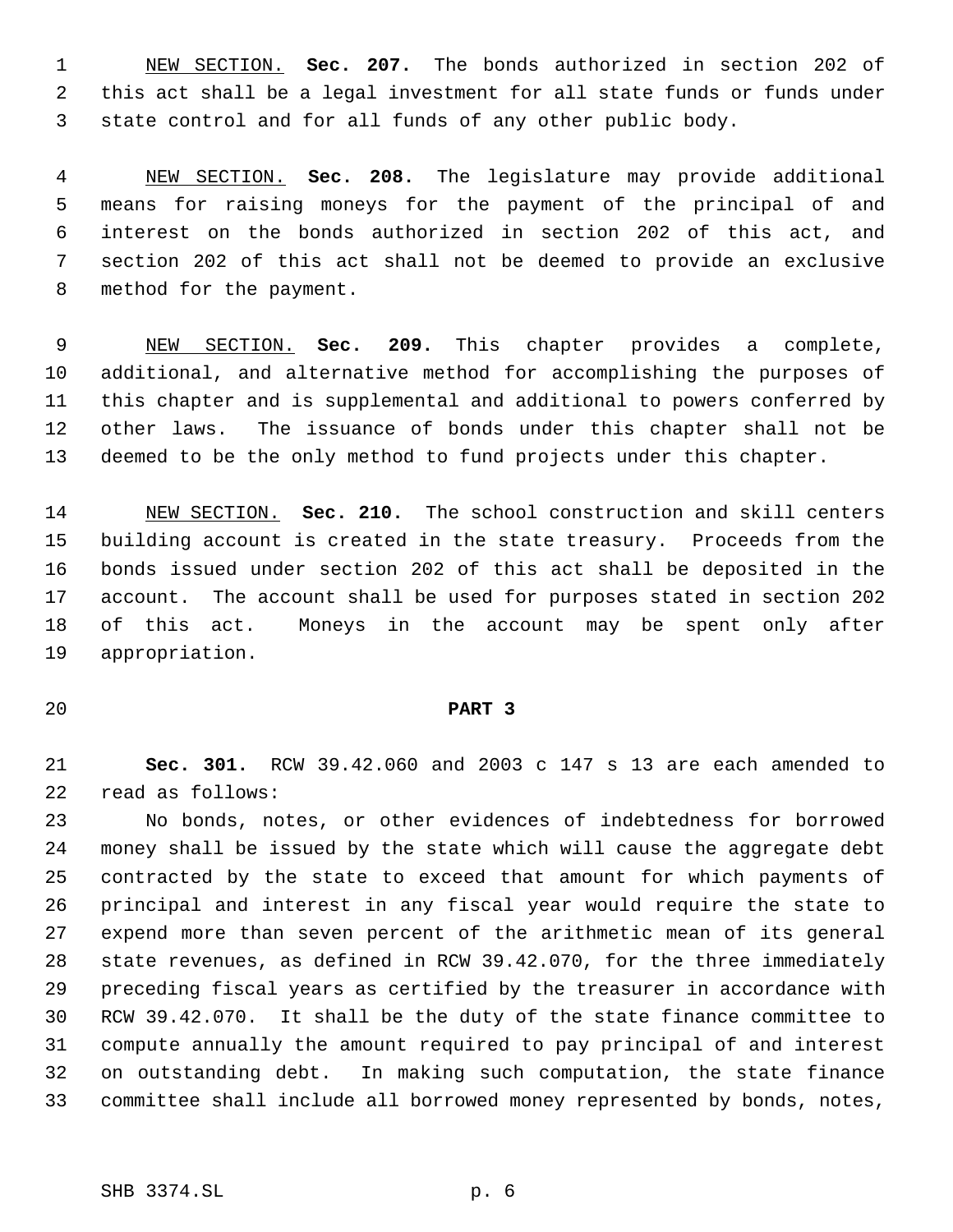or other evidences of indebtedness which are secured by the full faith and credit of the state or are required to be paid, directly or indirectly, from general state revenues and which are incurred by the state, any department, authority, public corporation or quasi public corporation of the state, any state university or college, or any other public agency created by the state but not by counties, cities, towns, school districts, or other municipal corporations, and shall include debt incurred pursuant to section 3 of Article VIII of the Washington state Constitution, but shall exclude the following:

 (1) Obligations for the payment of current expenses of state 11 government;

(2) Indebtedness incurred pursuant to RCW 39.42.080 or 39.42.090;

(3) Principal of and interest on bond anticipation notes;

(4) Any indebtedness which has been refunded;

(5) Financing contracts entered into under chapter 39.94 RCW;

 (6) Indebtedness authorized or incurred before July 1, 1993, pursuant to statute which requires that the state treasury be reimbursed, in the amount of the principal of and the interest on such indebtedness, from money other than general state revenues or from the special excise tax imposed pursuant to chapter 67.40 RCW;

 (7) Indebtedness authorized and incurred after July 1, 1993, pursuant to statute that requires that the state treasury be reimbursed, in the amount of the principal of and the interest on such indebtedness, from (a) moneys outside the state treasury, except higher education operating fees, (b) higher education building fees, (c) indirect costs recovered from federal grants and contracts, and (d) fees and charges associated with hospitals operated or managed by institutions of higher education;

 (8) Any agreement, promissory note, or other instrument entered into by the state finance committee under RCW 39.42.030 in connection with its acquisition of bond insurance, letters of credit, or other credit support instruments for the purpose of guaranteeing the payment or enhancing the marketability, or both, of any state bonds, notes, or other evidence of indebtedness;

 (9) Indebtedness incurred for the purposes identified in RCW 43.99N.020;

 (10) Indebtedness incurred for the purposes of the school district bond guaranty established by chapter 39.98 RCW;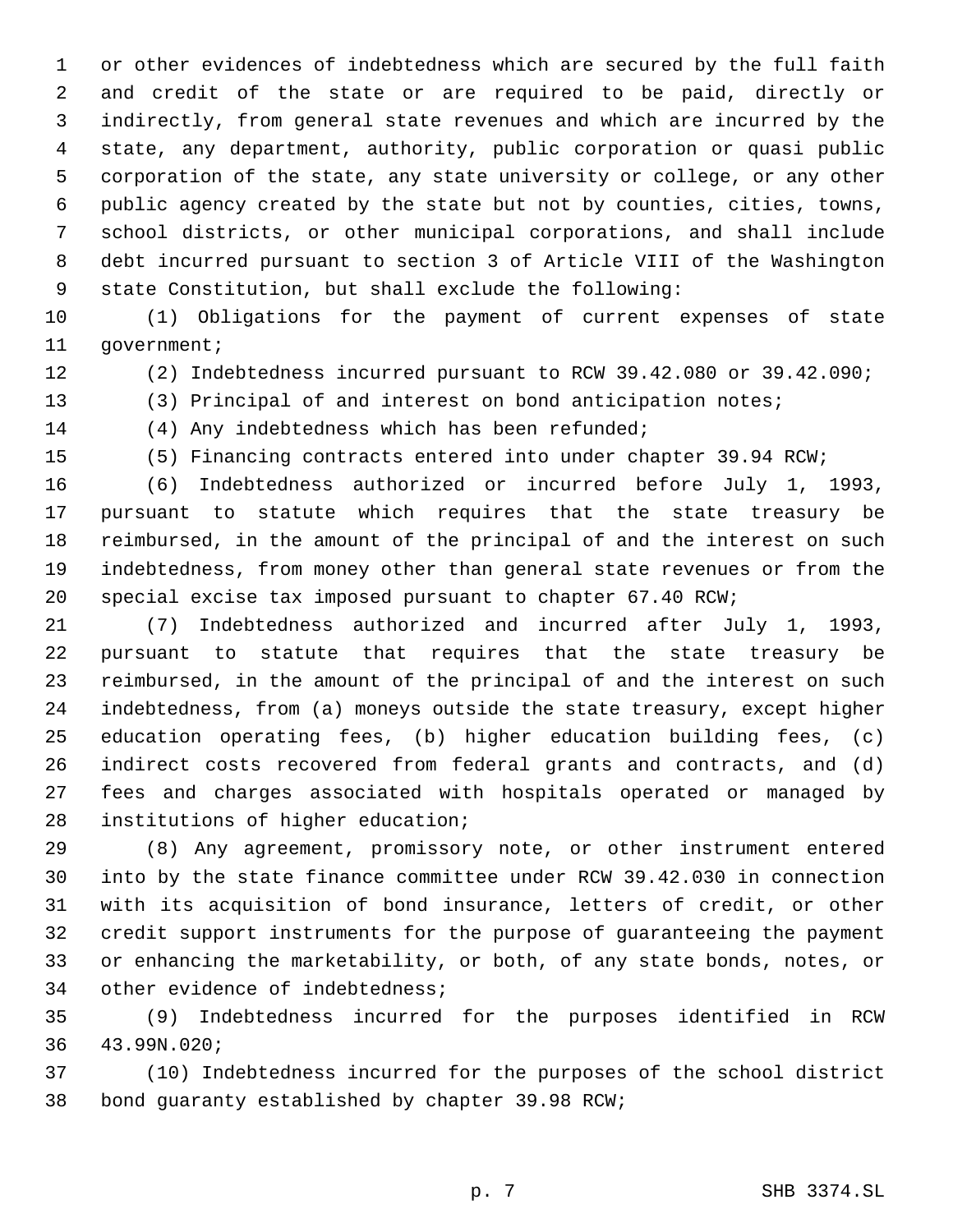(11) Indebtedness incurred for the purposes of replacing the waterproof membrane over the east plaza garage and revising related landscaping construction pursuant to RCW 43.99Q.070;

 (12) Indebtedness incurred for the purposes of the state legislative building rehabilitation, to the extent that principal and interest payments of such indebtedness are paid from the capitol 7 building construction account pursuant to RCW  $43.990.140(2)(b)$ ; ((and))

 (13) Indebtedness incurred for the purposes of financing projects 9 under RCW 47.10.867; and

 (14) Indebtedness incurred for the purposes of school construction assistance grants and capital improvements for skill centers under section 202 of this act.

 To the extent necessary because of the constitutional or statutory debt limitation, priorities with respect to the issuance or guaranteeing of bonds, notes, or other evidences of indebtedness by the state shall be determined by the state finance committee.

 **Sec. 302.** RCW 28A.245.030 and 2007 c 463 s 4 are each amended to read as follows:

 (1) The office of the superintendent of public instruction shall review and revise the guidelines for skill centers to encourage skill center programs. The superintendent, in cooperation with the workforce training and education coordinating board, skill center directors, and the Washington association for career and technical education, shall review and revise the existing skill centers' policy guidelines and create and adopt rules governing skill centers as follows:

 (a) The threshold enrollment at a skill center shall be revised so that a skill center program need not have a minimum of seventy percent of its students enrolled on the skill center core campus in order to facilitate serving rural students through expansion of skill center programs by means of satellite programs or branch campuses;

 (b) The developmental planning for branch campuses shall be encouraged. Underserved rural areas or high-density areas may partner with an existing skill center to create satellite programs or a branch campus. Once a branch campus reaches sufficient enrollment to become self-sustaining, it may become a separate skill center or remain an extension of the founding skill center; and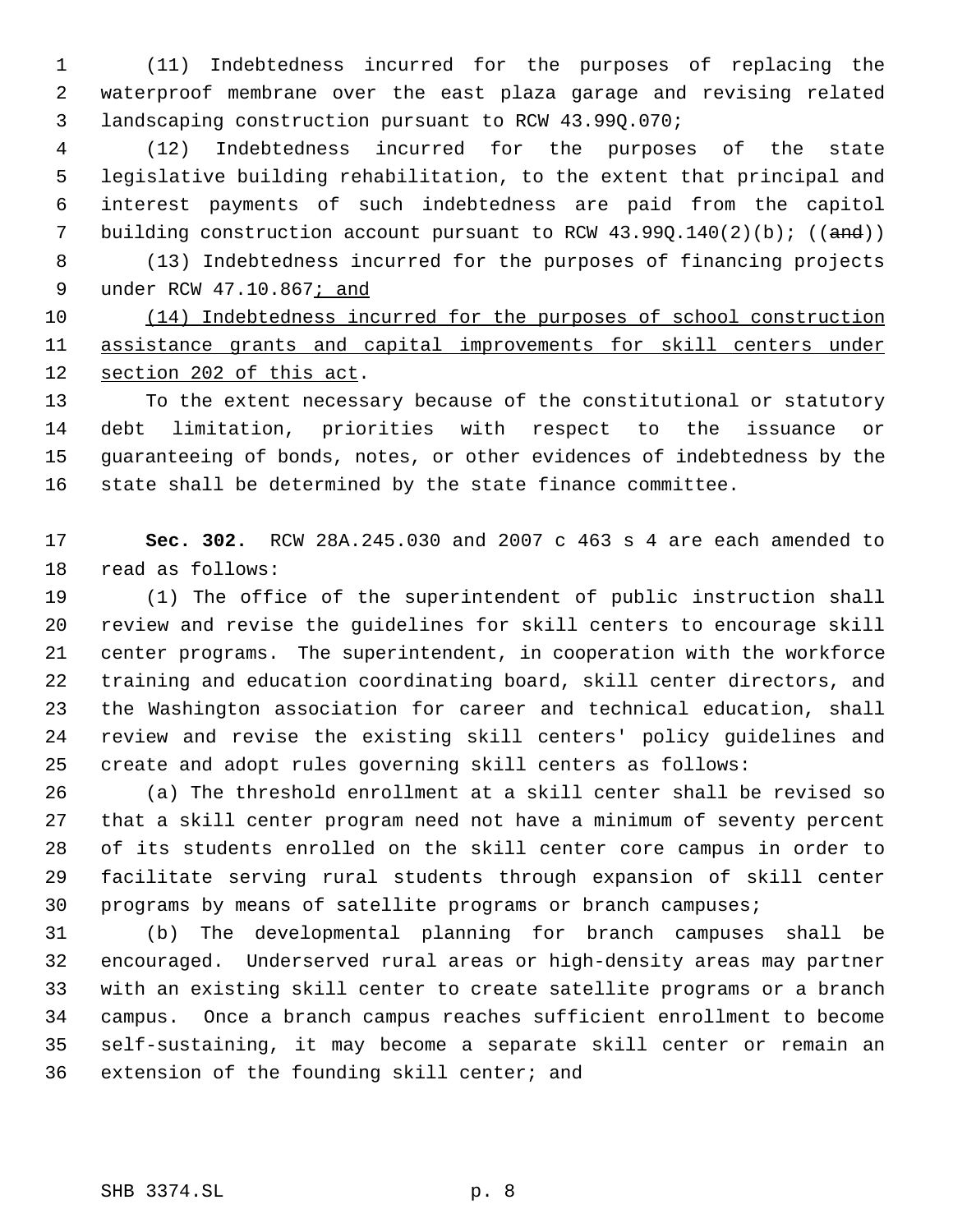(c) Satellite and branch campus programs shall be encouraged to address high-demand fields.

 (2) Rules adopted under this section shall allow for innovative models of satellite and branch campus programs, and such programs shall not be limited to those housed in physical buildings.

 (3) The superintendent of public instruction shall develop and deliver a ten-year capital plan for legislative review before implementation. The superintendent of public instruction shall adopt 9 rules that set as a goal a ten percent minimum local project contribution threshold for major skill center projects, unless there is a compelling rationale not to do so, including but not limited to local 12 economic conditions, as determined by the superintendent of public 13 instruction. This applies to the acquisition or major capital costs of skill center projects as outlined in the ten-year capital plan.

(4) Subject to available funding, the superintendent shall:

 (a) Conduct approved feasibility studies for serving noncooperative 17 rural and high-density area students in their geographic areas; and (b) Develop a statewide master plan that identifies standards and

 resources needed to create a technology infrastructure for connecting all skill centers to the K-20 network.

 NEW SECTION. **Sec. 303.** Sections 101 through 106 of this act constitute a new chapter in Title 43 RCW.

 NEW SECTION. **Sec. 304.** Sections 201 through 210 of this act constitute a new chapter in Title 28A RCW.

 NEW SECTION. **Sec. 305.** Part headings used in this act are not any part of the law.

 NEW SECTION. **Sec. 306.** If any provision of this act or its application to any person or circumstance is held invalid, the remainder of the act or the application of the provision to other persons or circumstances is not affected.

 NEW SECTION. **Sec. 307.** This act is necessary for the immediate preservation of the public peace, health, or safety, or support of the